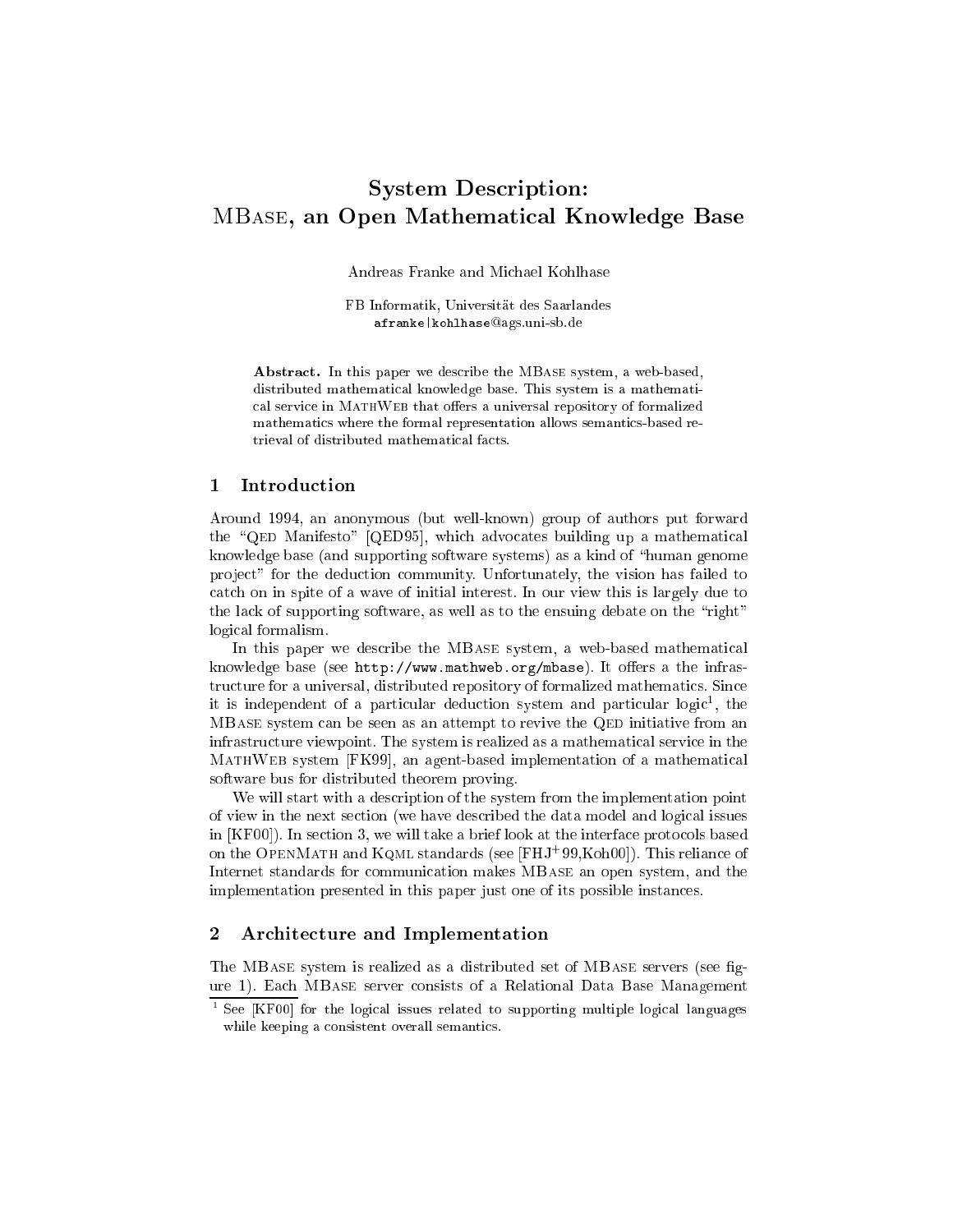

Fig. 1. System Architecture

System (RDBMS) e.g. ORACLE connected to a MOZART process (yielding a MATHWEB service) via a standard data base interface (in our case JDBC). For browsing the MBASE content, any MBASE server provides an **http** server (see http://mbase.mathweb.org:8000 for an example) that dynamically generates presentations based on HTML or XML forms.

This architecture combines the storage facilities of the RDBMS with the flexibility of the concurrent, logic-based programming language Oz [Smo95], of which  $MOZART$  is a distributed implementation (see http://www.mozart-oz.org). Most importantly for MBASE, MOZART offers a mechanism called pickling, which allows for a limited form of persistence: MOZART objects can be efficiently transformed into a so-called pickled form, which is a binary representation of the (possibly cyclic) data structure. This can be stored in a byte-string and efficiently read by the MOZART application effectively restoring the object. This feature makes it possible to represent complex objects (e.g. logical formulae) as Oz data structures, manipulate them in the MOZART engine, but at the same time store them as strings in the RDBMS. Moreover, the availability of "Ozlets" (MOZART functors) gives MBASE great flexibility, since the functionality of MBASE can be enhanced at run-time by loading remote functors. For instance complex data base queries can be compiled by a specialized MBASE client, sent (via the Internet) to the MBASE server and applied to the local data e.g. for specialized searching (see [Duc98] for a related system and the origin of this idea).

MBASE supports transparent distribution of data among several MBASE servers (see [KF00] for details). In particular, an object  $O$  residing on an MBASE server S can refer to (or depend on) an object O' residing on a server S'; a query to O that needs information about  $O'$  will be delegated to a suitable query to the server  $S'$ . We distinguish two kinds of MBASE servers depending on the data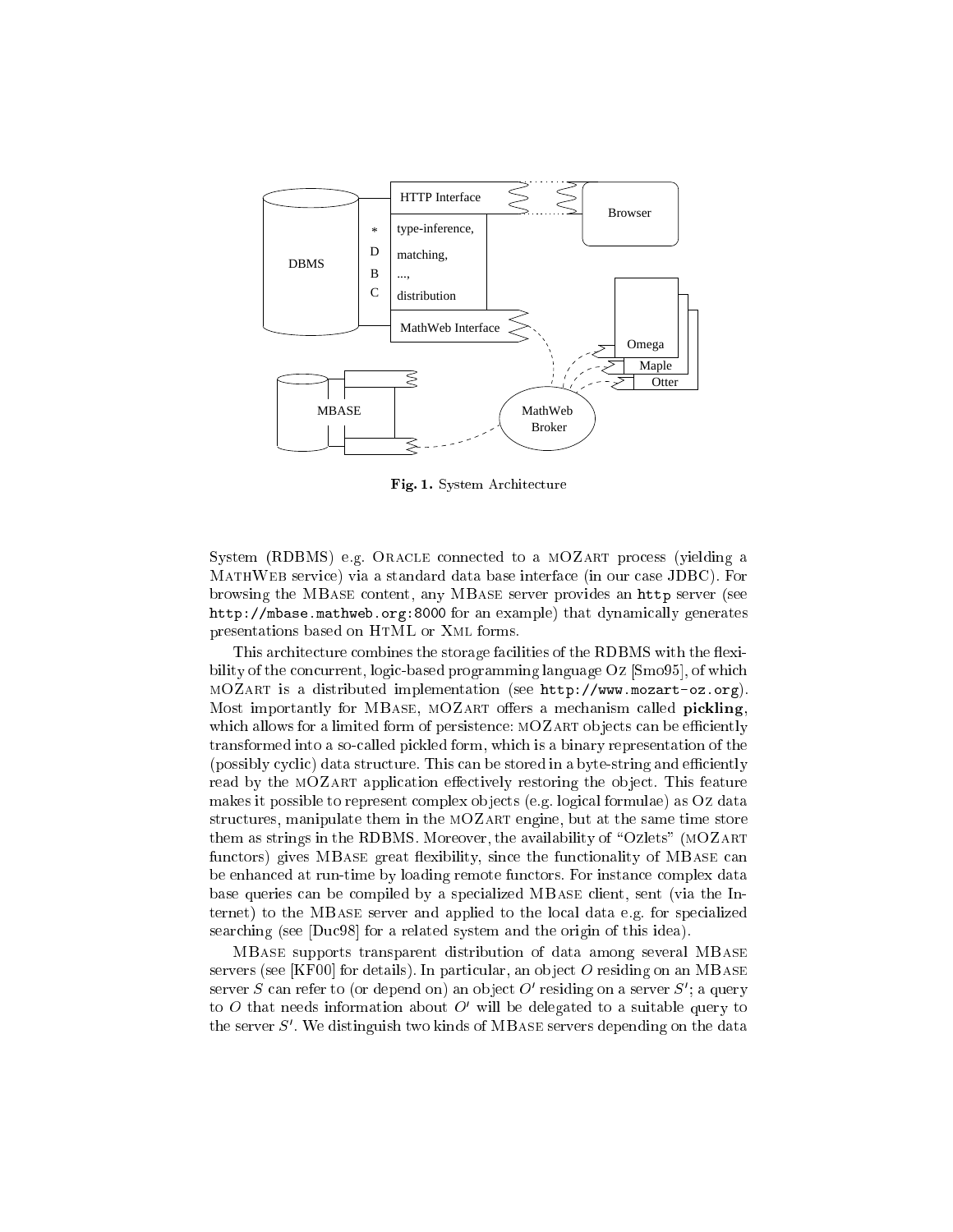they contain: *archive servers* contain data that is referred to by other MBASES, and *scratch-pad* MBASEs that are not referred to. To facilitate caching protocols, MBASE forces archive servers to be *conservative*, i.e. only such changes to the data are allowed, that the induced change on the corresponding logical theory is a conservative extension. This requirement is not a grave restriction: in this model errors are corrected by creating new theories (with similar presentations) shadowing the erroneous ones. Note that this restri
tion does not apply to the non-logical data, such as presentation or description information, or to s
rat
hpad MBases making them ideal repositories for private development of mathematical theories, which can be submitted and moved to archive MBASES on
e they have stabilized.

### 3 Interfa
e Language

The primary interfa
e language of MBase is the Xml-based markup language OD 00 Tronoof, a document centered extension of the emerging OpenVirtual standard [CC98] for mathematical objects. For instance the definition of a double function would be of the following form.

```
<definition id="double.def" item="double.sym" type="simple">
<CMP xml:lang="eng">The doubling fun
tion defined by addition</CMP>
<FMP><OMOBJ><OMBIND>
  <OMS cd="stlc" name="lambda"/>
  <OMBVAR><OMV name="X"/></OMBVAR>
  <OMA><OMS 
d="arith1" name="plus"/><OMV name="X"/><OMV name="X"/></OMA>
</OMBIND></OMOBJ></FMP>
</definition>
```
The CMP (
ommented mathemati
al property) element gives an informal haracterization of the definition (which is a simple definition for the symbol with the identifier double.sym according to the attributes to the definition element) and the FMP (formal MP) gives the defining  $\lambda$ -term  $\lambda X.(+XX)$  in OPENMATH representation. Note that the question of the semantics of such a term is determined by that of the symbols  $\lambda$  and  $+$ . These are specified in the MBASE theories given in the d attributes of the OMS elements (the name of the symbol together with the theory establish unique referen
e in MBase)

As a consequence of the XML-based approach it is possible to generate other logical formats from  $\Theta$ DOC by specifying simple XsL [Dea99] style sheets; in fact the transformation from ODoc to the input formats of the  $\Omega_{\text{MEGA}}$  [BCF+97] and INKA [HS96] theorem provers is realized this way. It should be an easy exercise for most other concrete input formats. Furthermore one can generate customized ODOC documents from MBASE, which can then be presented in one of the more standard presentation media (e.g.  $\angle$ FTEX or HTML/MATHML).

Generating ODoc from a reasoning system is also quite simple in practice, since ODoc has a relatively simple structure (fully specified in an XML document type definition [Koh00]) that closely follows the term structure of OPENMATH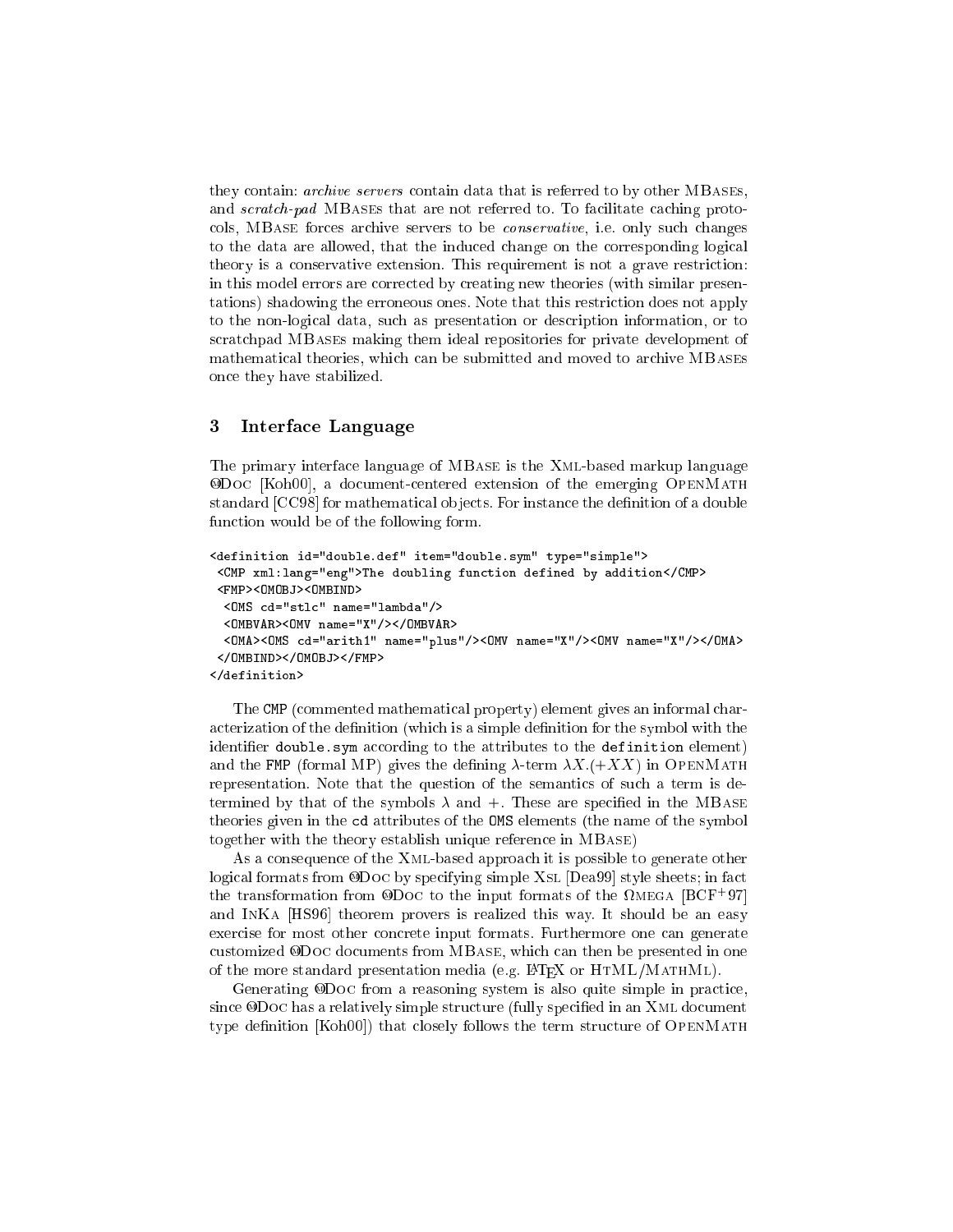(using the OMS, OMV, OMA, OMBIND elements to des
ribe formula trees made up of symbols, variables, applications and abstractions).

#### 4 Con
lusion, Evaluation and Future Work

We have described the MBASE system, a distributed mathematical knowledge base, it can be obtained from http://www.mathweb.org/mbase. This system differs from other repositories of mathematical data such as the ISABELLE [Isa] or Pvs [PVS] libraries in that it is an independent system not tied to a particular deduction system and offers inference services (matching, type-computation,...). The data format is not geared towards a particular application.

 $\mathbf{u}$  is the urrently used by the inKa theorem prove storing for storing for storing for storing for storing for storing for storing for storing for storing for storing for storing for storing for storing for storing f and sharing logical theories including theorems, definitions, tactics and methods. In particular, the MBASE service can be used as an ontology server fixing the semantics of mathematical objects used in protocols for deduction system integration. Furthermore, the MBase system is used as the basis of an intera
tive personalized mathematics book (IDA [CCS99]). Here, the structure information ontained in the MBase version of the IDA data an be used to generate individualized sub-documents of IDA on the fly. While in the first case study the logical formulation of mathematical data is in the center of interest, in the second application textual representation plays a much more prominent role. MBASE supports both formats and even fosters their integration.

The current implementation uses the very simple file-based gdbm database system. These is such that is not decomposition is such the amount  $\mu$  available in the amount  $\mu$ InKa and IDA. Furthermore it oers a very exible, open and portable programming base. A version of MBASE that uses ORACLE is currently under development.

Here a comparison to the MDB system [Har97] developed at the University of Erlangen is in order. MDB aims at supplying database support for the Mizar libraries, and is based on an object-oriented extension of ORACLE. Unfortunately, already the first 13 (of more than 300) articles already need 500 MB disc space in ORACLE. Our division of labor that treats logical formulae in the programming language MOZART and relational, text and structural data in a DBMS pays off here. The size of the data base is only one order of magnitude larger than the size of the  $\mathfrak{O}$  ocencoding, which is comparable in size to the encodings used e.g. in mega, Isabelle, or Pvs. As an example for relative sizes of representations in MBase we onsider the ore theory library of mega and the IDA text:

| Relative sizes of representations in MBASE (MB) |                               |  |                    |
|-------------------------------------------------|-------------------------------|--|--------------------|
| System native                                   |                               |  | $\Theta$ DOC MBASE |
|                                                 | $\Omega$ MEGA 0.61 (POST) 1.5 |  | I4.2               |
| IDA                                             | $4.2 \text{ (IATEX)}$ 5.0     |  | 93                 |

Even when MBase implementations based on industrial strength relational data base systems like e.g. ORACLE are available, we believe that the current gdbmbased implementation an still serve as a lo
al development knowledge base and